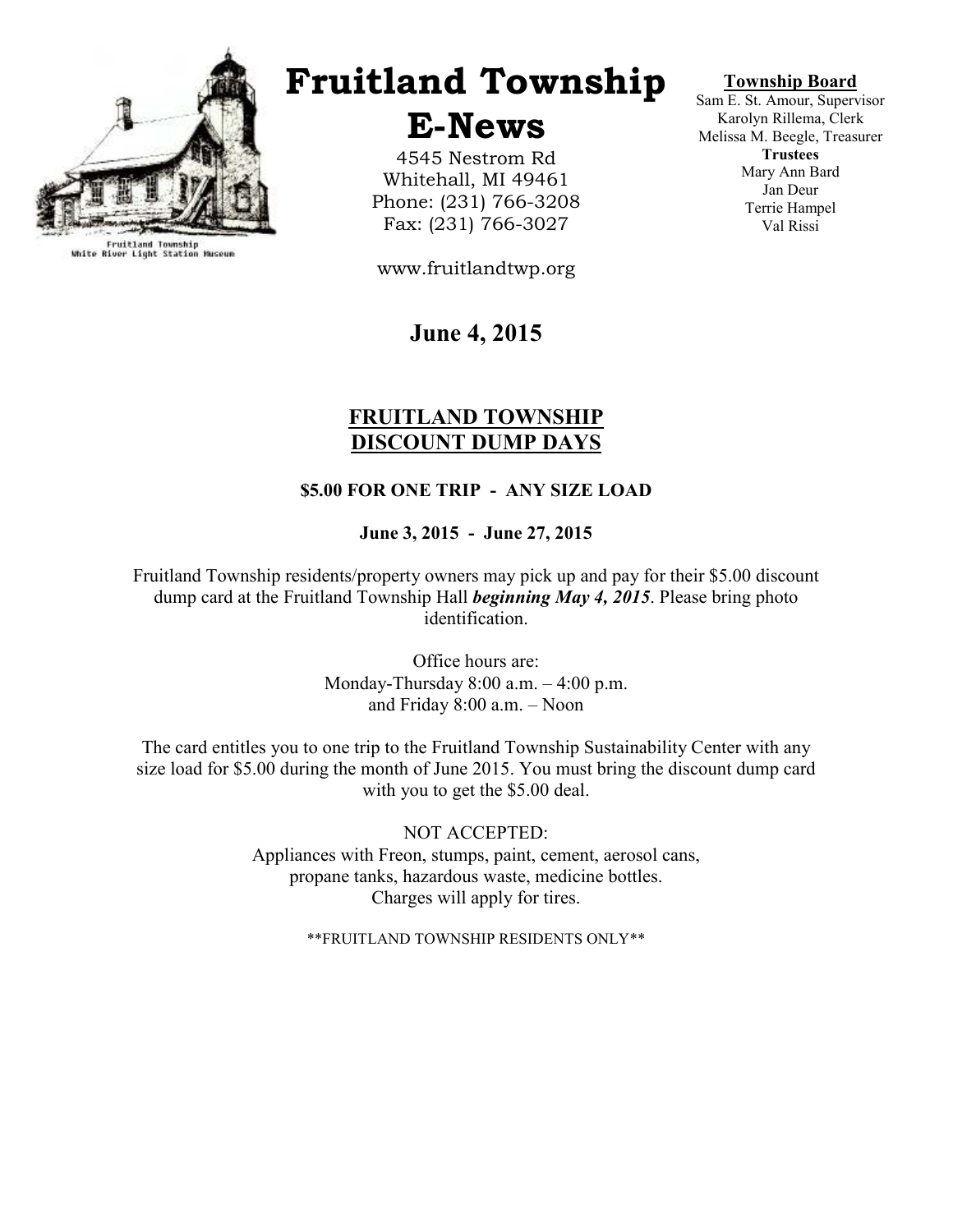## MUSKEGON CONSERVATION DISTRICT NEWS

# Native Perennial Sale on Saturday, June 6



The MCD native perennial sale will be on June 6 from 9:00 am until noon at our office at 4735 Holton Road in Twin Lake. Don't miss this opportunity to choose from a wide variety of native plants and consult with staff who can help you determine which plants will thrive on your property.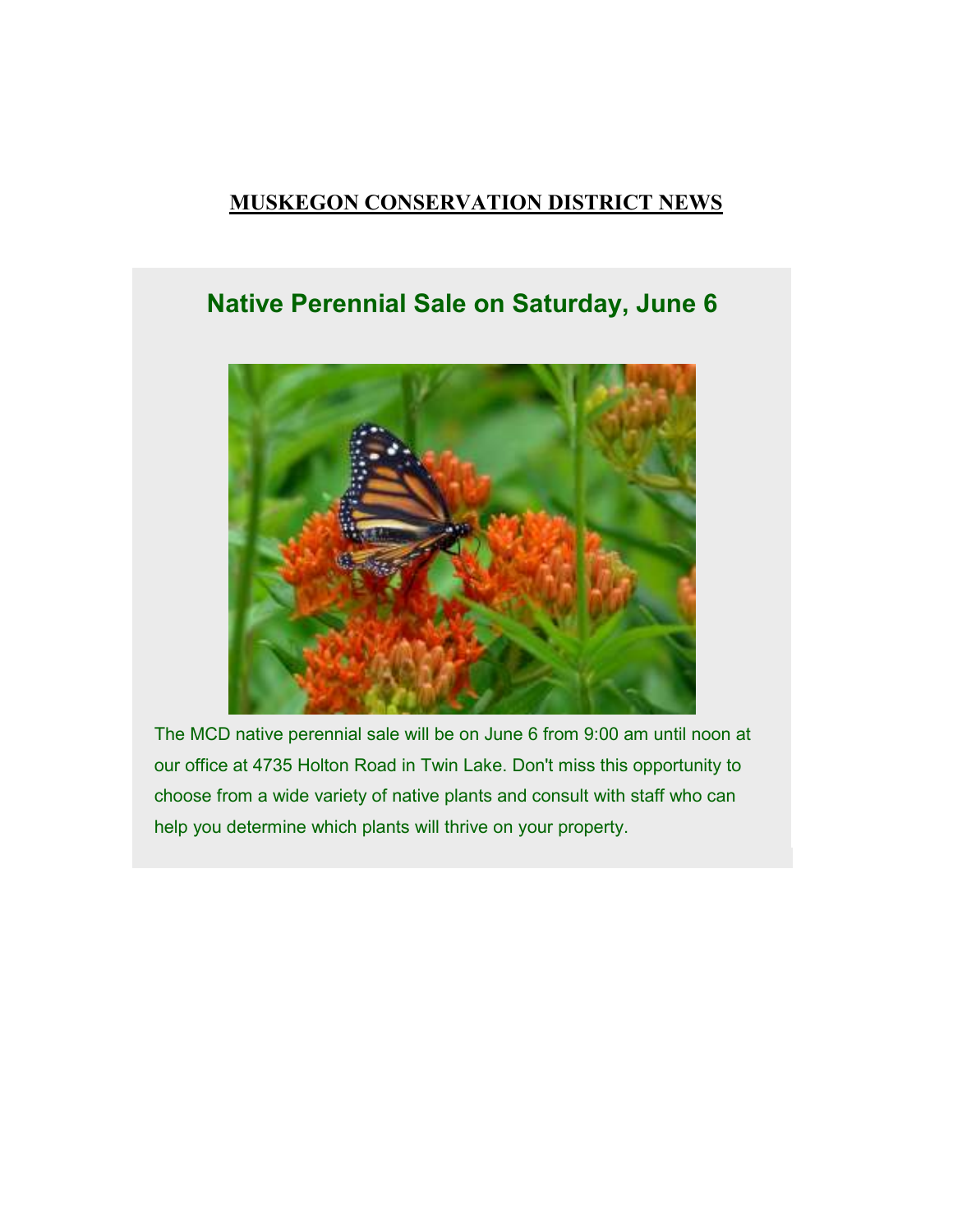# Why Garden With Native Plants?

Whether you want to attract wildlife, reduce erosion, control stormwater runoff or just add some color to the yard, native plants in your landscaping are a great choice. The advantage to natives is that they are adapted to our local climate and soil conditions, so they can thrive in the garden without extra water or fertilizer, saving landowners time and money.

Native plants also benefit wildlife in ways that exotic plants simply cannot. Native animals depend on native plants for food and shelter. Insects are particularly dependent on natives because most of them are adapted to eat only specific species of plants. Some familiar examples are the caterpillars of Monarch butterflies, which rely on milkweeds, and Karner Blue butterflies, which can only eat wild lupine. When we fill our yards with exotic plants we create habitat that cannot support native insects. And while many of us don't enjoy the company of insects, it's important to remember that most insects do not interact with people in a negative way, and other animals depend on insects as a source of food. As we lose native habitat to development, our insect, bird, and amphibian populations are dropping. Including native plants in your landscaping is a way to counteract habitat loss and have a direct impact on native wildlife.

Another benefit of using native plants is that it prevents the accidental introduction of invasive plants. Many plants that are now recognized as invasive were introduced as ornamentals or promoted by highway departments and conservation districts to benefit wildlife or control erosion. The characteristics that made those plants desirable, such as pest-resistance, rapid growth, and prolific seed production are common characteristics of invasive plants. And, unfortunately, it can be decades before the introduction of an exotic plant and the discovery that it is harmful to the environment. The best way to avoid accidentally planting something that is or could become invasive is to use plants that belong here in the first place.

Michigan has an amazing variety of plants to choose from, so whatever your landscaping plans involve, you can find a native plant to meet your needs.